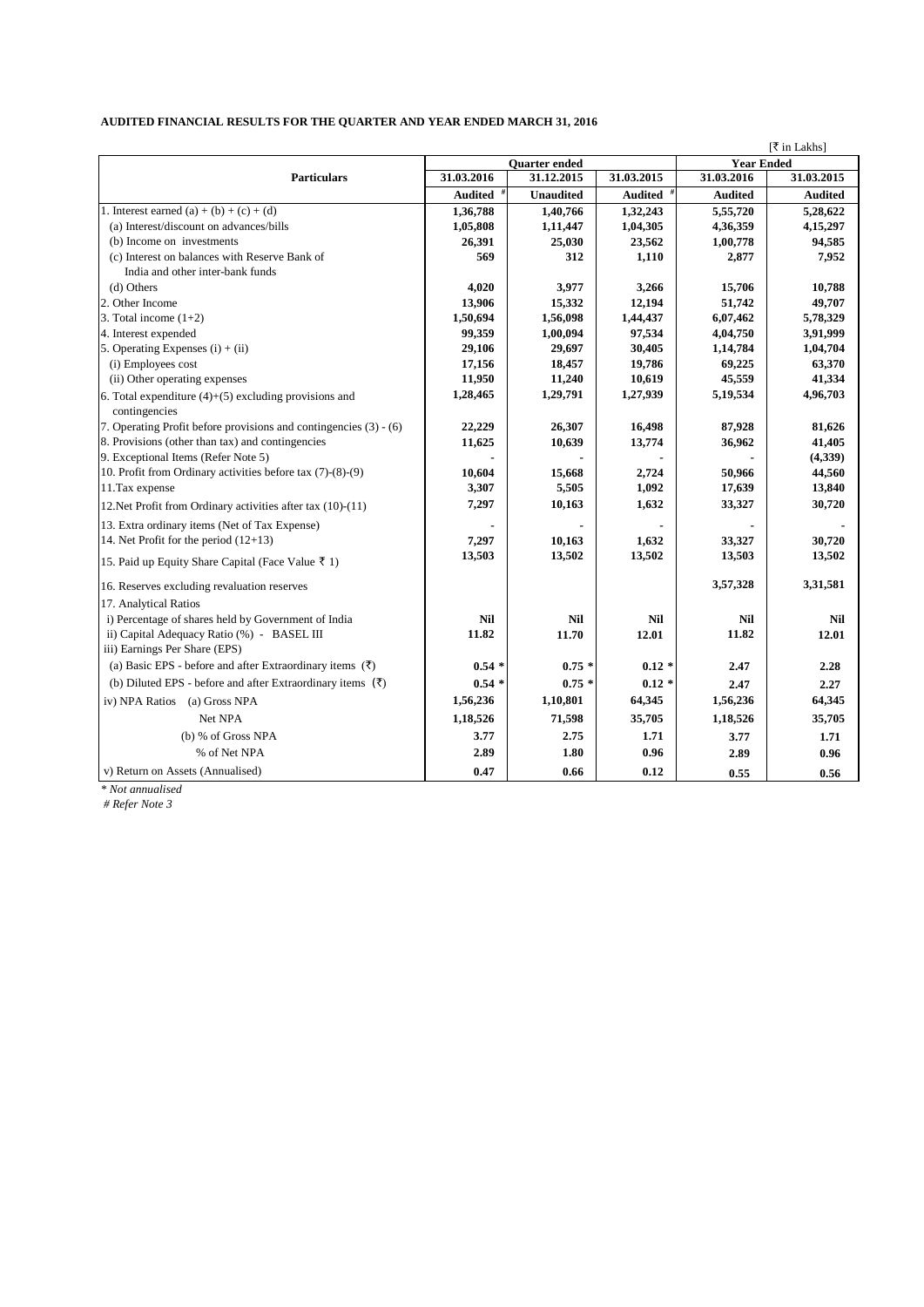|                                                 |                      |                  |            |                   | [₹ in Lakhs]   |
|-------------------------------------------------|----------------------|------------------|------------|-------------------|----------------|
|                                                 | <b>Ouarter</b> ended |                  |            | <b>Year Ended</b> |                |
|                                                 | 31.03.2016           | 31.12.2015       | 31.03.2015 | 31.03.2016        | 31.03.2015     |
|                                                 | <b>Audited</b>       | <b>Unaudited</b> | Audited #  | <b>Audited</b>    | <b>Audited</b> |
| 1. Segment Revenue                              |                      |                  |            |                   |                |
| a) Treasury                                     | 33,762               | 36,509           | 31,453     | 1,36,291          | 1,32,047       |
| b) Corporate/ Wholesale Banking                 | 65,997               | 70,133           | 63,808     | 2,73,707          | 2,45,164       |
| c) Retail Banking                               | 45,664               | 46,399           | 46,253     | 1,83,435          | 1,89,462       |
| d) Other Banking Operations                     | 5,271                | 3,057            | 2,923      | 14,029            | 11,656         |
| Total                                           | 1,50,694             | 1,56,098         | 1,44,437   | 6,07,462          | 5,78,329       |
| Less : Inter – segment Revenue                  |                      |                  |            |                   |                |
| Net Income from Operations                      | 1,50,694             | 1,56,098         | 1,44,437   | 6,07,462          | 5,78,329       |
| 2. Segment Results                              |                      |                  |            |                   |                |
| Segment results net of provisions               |                      |                  |            |                   |                |
| a) Treasury                                     | (5,898)              | (295)            | (10,939)   | (14,098)          | (14, 148)      |
| b) Corporate/ Wholesale Banking                 | (1, 132)             | 6,967            | 1,414      | 17,316            | 6,298          |
| c) Retail Banking                               | 13,371               | 6,521            | 9,939      | 36,370            | 38,525         |
| d) Other Banking Operations                     | 4,263                | 2,475            | 2,310      | 11,378            | 9,546          |
| <b>Total</b>                                    | 10,604               | 15,668           | 2,724      | 50,966            | 40,221         |
| Less: unallocated expenditure (Exeptional item) |                      |                  |            |                   | (4,339)        |
| <b>Profit Before Tax and Exeptional item</b>    | 10,604               | 15,668           | 2,724      | 50,966            | 44,560         |
| 3. Capital Employed                             |                      |                  |            |                   |                |
| a) Treasury                                     | 1,04,888             | 99,933           | 1,09,954   | 1,04,888          | 1,09,954       |
| b) Corporate/Wholesale Banking                  | 1,28,569             | 1,17,139         | 1,21,627   | 1,28,569          | 1,21,627       |
| c) Retail Banking                               | 75,291               | 69,309           | 72,943     | 75,291            | 72,943         |
| <b>Other Banking Operations</b>                 |                      |                  |            |                   |                |
| e) Unallocated                                  | 75,445               | 98,601           | 54,417     | 75,445            | 54,417         |
| Total                                           | 3,84,193             | 3,84,982         | 3,58,941   | 3,84,193          | 3,58,941       |

For the above segment reporting, the reportable segments are identified into Treasury, Corporate/Wholesale Banking, Retail Banking and Other Banking Operations in Compliance with the revised RBI Guidelines. The Bank operates in India.

 *# Refer Note 3*

1. Statement of Assets and Liabilities as on March 31, 2016 is given below:

| $\mu$ of $\mu$ to $\mu$ to $\mu$ and $\mu$ entering to $\mu$ in the change $\mu$ , $\mu$ or $\mu$ is $\mu$ , on $\sigma$ or $\mu$ . |                | [₹ in Lakhs]   |  |
|-------------------------------------------------------------------------------------------------------------------------------------|----------------|----------------|--|
|                                                                                                                                     |                | As at          |  |
|                                                                                                                                     | 31.03.2016     | 31.03.2015     |  |
|                                                                                                                                     | <b>Audited</b> | <b>Audited</b> |  |
| <b>CAPITAL AND LIABILITIES</b>                                                                                                      |                |                |  |
| Capital                                                                                                                             | 13,503         | 13,502         |  |
| <b>Employees Stock Option Outstanding</b>                                                                                           | 365            | 238            |  |
| Reserves and Surplus                                                                                                                | 3,70,690       | 3,45,439       |  |
| Deposits                                                                                                                            | 55,72,073      | 51,91,249      |  |
| <b>Borrowings</b>                                                                                                                   | 2,31,496       | 2,23,247       |  |
| Other Liabilities and Provisions                                                                                                    | 1,29,361       | 1,37,957       |  |
| <b>Total</b>                                                                                                                        | 63, 17, 488    | 59,11,632      |  |
| <b>ASSETS</b>                                                                                                                       |                |                |  |
| Cash and Balances with Reserve Bank of India                                                                                        | 2,47,613       | 2,44,158       |  |
| Balances with Banks and money at call & short notice                                                                                | 62,334         | 1,15,350       |  |
| Investments                                                                                                                         | 14,61,893      | 14,08,614      |  |
| Advances                                                                                                                            | 41,08,575      | 37, 39, 164    |  |
| <b>Fixed Assets</b>                                                                                                                 | 48,699         | 47,905         |  |
| <b>Other Assets</b>                                                                                                                 | 3,88,374       | 3,56,441       |  |
| <b>Total</b>                                                                                                                        | 63, 17, 488    | 59,11,632      |  |

2 The above results have been approved by the Board of Directors at its meeting held on May 11, 2016. There are no qualifications in the auditor's report for the year ended Mar 31, 2016. The information presented above is extracted from the audited financial statements as stated.

3 The figures of the last quarter are the balancing figures between audited figures in respect of the full financial year and the unaudited published year to date figures upto the end of the third quarter of the respective financial year.

4 The working results for the quarter and year ended March 31, 2016 have been arrived at after considering the provision for standard assets including requirements for exposures to entities with Unhedged Foreign Currency Exposures, non performing assets (NPAs), depreciation on investments, income tax and other usual and necessary provisions.

## **Segmentwise Results**

Notes: